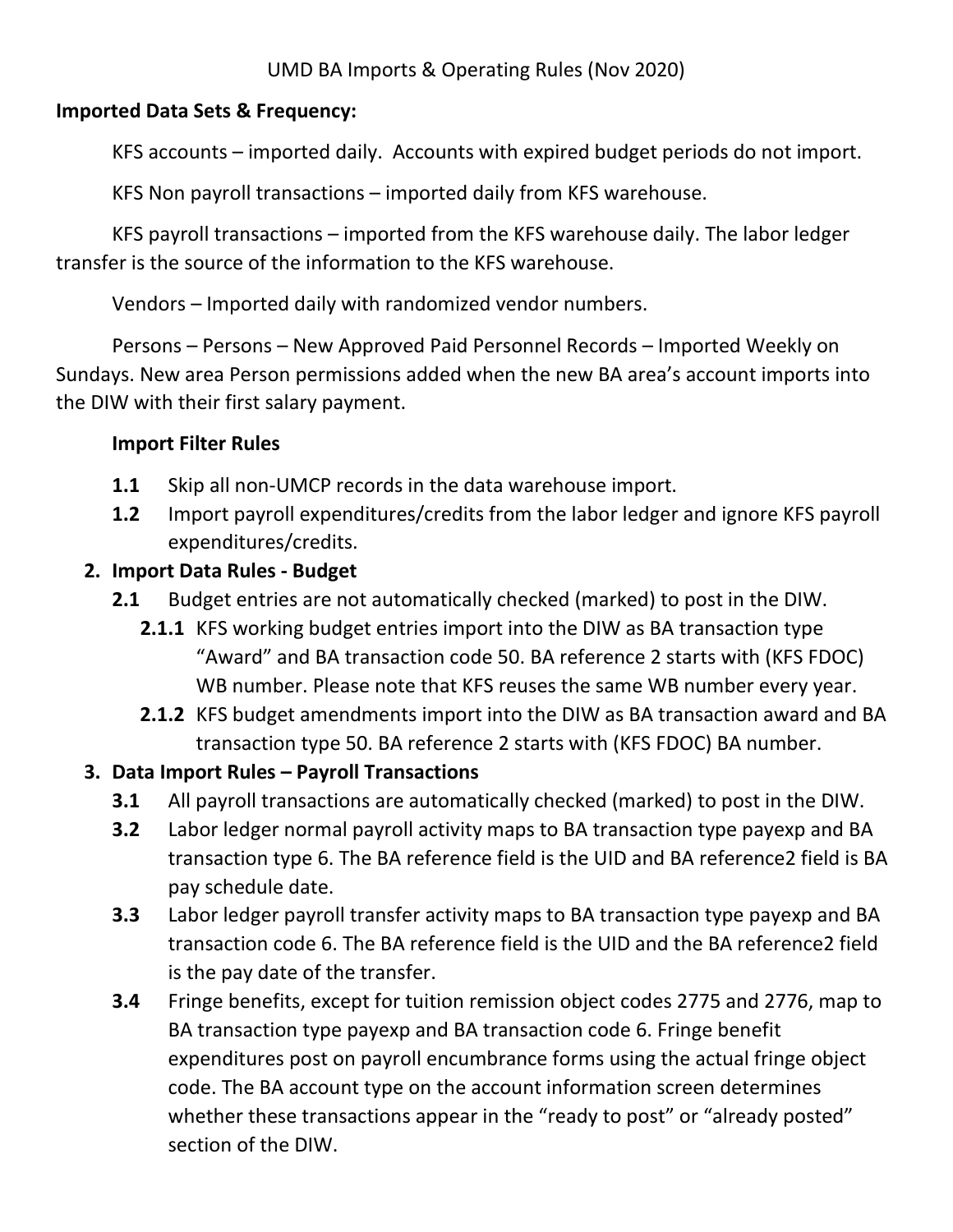#### **4. Data Import Rules – Non Payroll Encumbrances**

- **4.1** Normal non-payroll encumbrances are imported as BA transaction type enc, BA transaction code 10, and are not automatically checked (marked) to post.
	- **4.1.1** Travel encumbrances display with the trip number without the letters TR at the beginning of the number, e.g. TR123456 displays 123456 in the BA DIW reference1 field.
- **4.2** Encumbrance reversals, from the KFS encumbrance file, are imported as BA transaction type encadj, BA transaction code 101, and are not automatically checked (marked) to post. Posting an expenditure in BA reduces the BA encumbrance.
- **4.3** PCARD encumbrances uploaded into the DIW by a user are listed as BA transaction type PCardenc, BA transaction code 110, and are not automatically checked (marked) to post.

## **5. Data Import Rules – Non Payroll Expenditure Transactions**

- **5.1** Tuition remission, object codes 2775 and 2776, display TUIT+account number as the BA reference field, e.g. tuition charges on account 5123456 will display TUIT5123456 in the BA DIW reference field. Tuition remission transactions import as BA transaction type exp, BA transaction code 11, and are automatically checked (marked) to post.
	- **5.1.1** Tuition remission object codes display SPRG, SUMR, FALL, or WINT, if available in the data warehouse, as reference2 in the BA DIW.
- **5.2** Student aid and student scholarship/fellowship, object codes 4600 and 4610, display AID+account number as the BA reference field, e.g. aid charges on account 1148000 will use AID1148000 in the BA DIW reference field.
	- **5.2.1** AID object codes display SPRG, SUMR, FALL, or WINT, if available in the data warehouse, as reference2 in the BA DIW.
- **5.3** Facilities and administrative costs, object code 9998, displays IDC+account number in the BA DIW reference field, e.g. facilities and administrative costs on account number 51234560 will display IDC51234560 in the BA DIW reference field.
- **5.4** Travel object codes 3321 and 3360 use the 6 digit TR number as the BA DIW reference number for travel expenditures, e.g. TR123456 displays 123456 in the BA DIW reference field.

## **6. Data Import Rules – Revenue Transactions Other Than Budget**

**6.1** Revenue transactions, object codes starting with zero, 0XXX, import in the DIW as BA transaction type income and BA transaction code 40. BA reverses the sign on the KFS transaction, as the BA revenue form uses a positive amount on the revenue form as revenue, e.g. a KFS revenue entry of -\$1000 will display on a BA revenue form as \$1000.